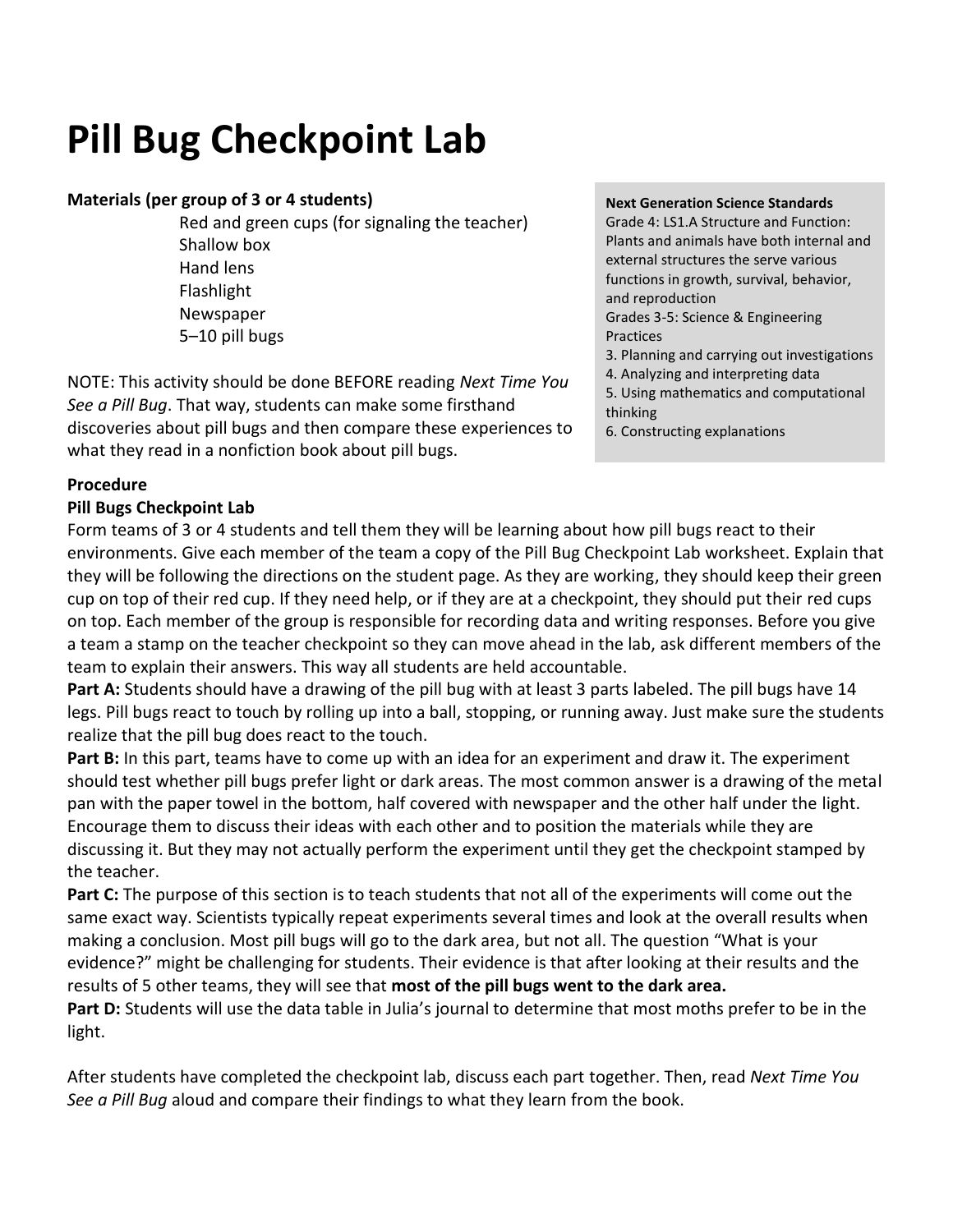Name \_\_\_\_\_\_\_\_\_\_\_\_\_\_\_\_\_\_\_\_\_\_\_\_\_\_\_\_\_\_

# **Pill Bug Checkpoint Lab**

**Follow the directions below. If your team is working, put the green cup on top. If you have a question, put the red cup on top. If you are finished with a part and you are ready for a check from your teacher, put the red cup on top.** 

### **Part A. Pill Bug Observations**

Draw a detailed picture of your pill bug in the box below. Use a hand lens to give you a closer look. Label the following parts of the pill bug:

|  | $\Box$ head $\Box$ antennae $\Box$ legs $\Box$ tail end |  |
|--|---------------------------------------------------------|--|
|  |                                                         |  |
|  |                                                         |  |
|  |                                                         |  |
|  |                                                         |  |
|  |                                                         |  |

Answer the following questions about your pill bug.

1. How many legs does your pill bug have?

2. If you touch your pill bug, what does it do?

\_\_\_\_\_\_\_\_\_\_\_\_\_\_\_\_\_\_\_\_\_\_\_\_\_\_\_\_\_\_\_\_\_\_\_\_\_\_\_\_\_\_\_\_\_\_\_\_\_\_\_\_\_\_\_\_\_\_\_\_\_\_\_\_\_\_\_\_\_\_

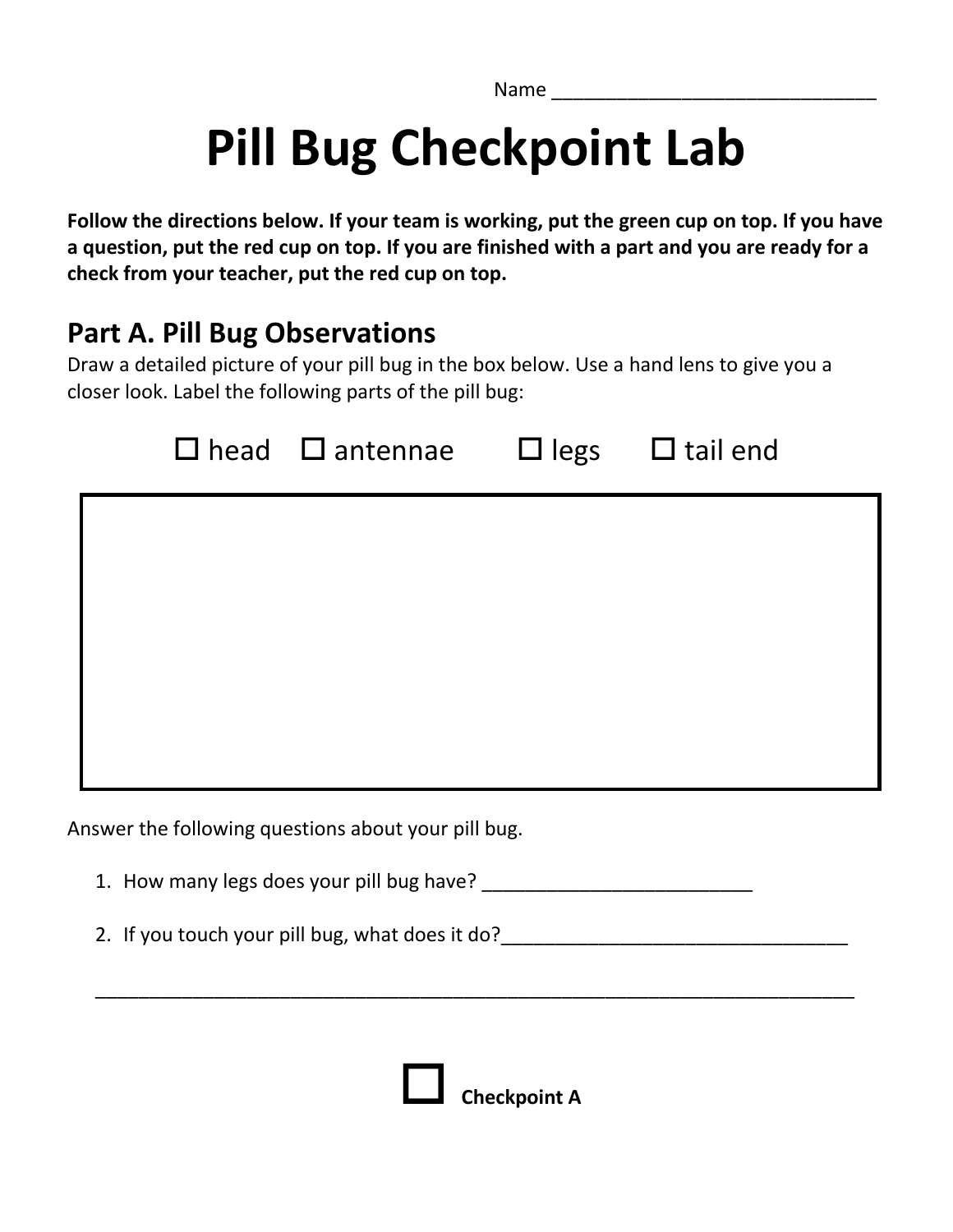## **Part B. A Pill Bug Experiment**

Do pill bugs prefer light areas or dark areas? Design an experiment to find out. You can use the supplies on your desk to help you. They are a **box**, a piece of **newspaper**, and a flashlight. Draw a diagram explaining your ideas for an experiment in the box below. DO NOT try the experiment yet. Just draw your idea.  $\odot$ 

| $\blacksquare$ Be sure to label the following parts in your diagram:<br>$\Box$ flashlight $\Box$ newspaper |  | $\square$ pan $\square$ pill bugs |
|------------------------------------------------------------------------------------------------------------|--|-----------------------------------|
|                                                                                                            |  |                                   |
|                                                                                                            |  |                                   |
|                                                                                                            |  |                                   |
|                                                                                                            |  |                                   |
|                                                                                                            |  |                                   |
|                                                                                                            |  |                                   |
|                                                                                                            |  |                                   |

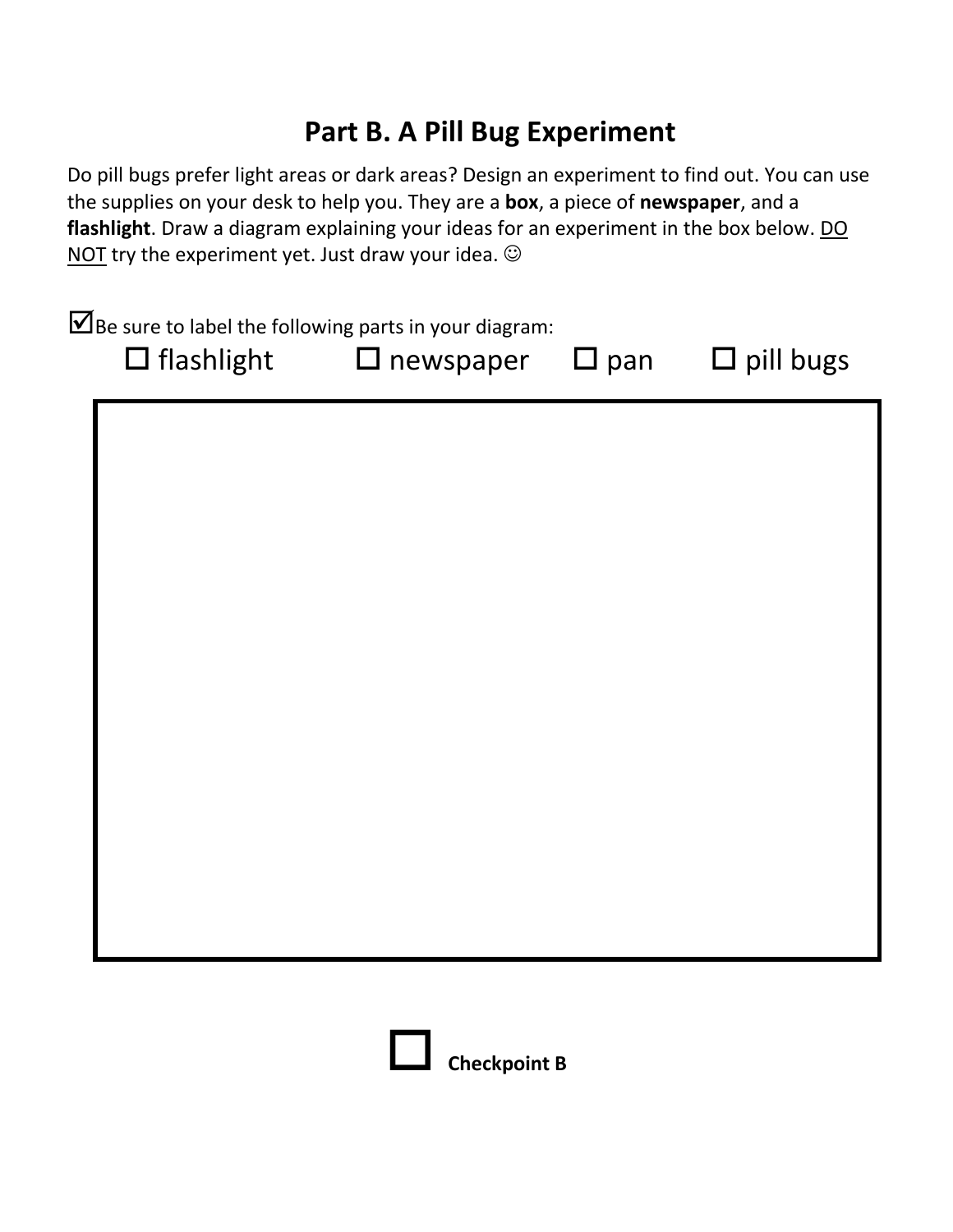## **Part C. Results of the Pill Bug Experiment**

- 1. How many of your pill bugs were in the dark area? \_\_\_\_\_\_\_\_\_\_\_\_\_\_\_\_\_\_\_\_\_\_\_\_\_\_\_
- 2. How many were in the light area? \_\_\_\_\_\_\_\_\_\_\_\_\_\_\_\_\_\_
- 3. Record your results in the first row of the column below.
- 4. Ask at least 5 other teams about their results. Record their results in the chart below.

| <b>Team</b><br><b>Name</b> | <b>Number of Pill Bugs</b><br>in the Light | <b>Number of Pill Bugs</b><br>in the Dark |
|----------------------------|--------------------------------------------|-------------------------------------------|
| <b>Your Team</b>           |                                            |                                           |
|                            |                                            |                                           |
|                            |                                            |                                           |
|                            |                                            |                                           |
|                            |                                            |                                           |
|                            |                                            |                                           |
| <b>TOTALS</b>              |                                            |                                           |

#### **Pill Bug Response**

- 5. Do pill bugs prefer light or dark areas? \_\_\_\_\_\_\_\_\_\_\_\_\_\_\_\_\_\_\_\_\_\_\_\_\_\_\_\_\_\_
- 6. How do you know? Use the evidence in the table above to support your claim.

\_\_\_\_\_\_\_\_\_\_\_\_\_\_\_\_\_\_\_\_\_\_\_\_\_\_\_\_\_\_\_\_\_\_\_\_\_\_\_\_\_\_\_\_\_\_\_\_\_\_\_\_\_\_\_\_\_\_\_\_\_\_\_\_\_\_\_

\_\_\_\_\_\_\_\_\_\_\_\_\_\_\_\_\_\_\_\_\_\_\_\_\_\_\_\_\_\_\_\_\_\_\_\_\_\_\_\_\_\_\_\_\_\_\_\_\_\_\_\_\_\_\_\_\_\_\_\_\_\_\_\_\_\_\_